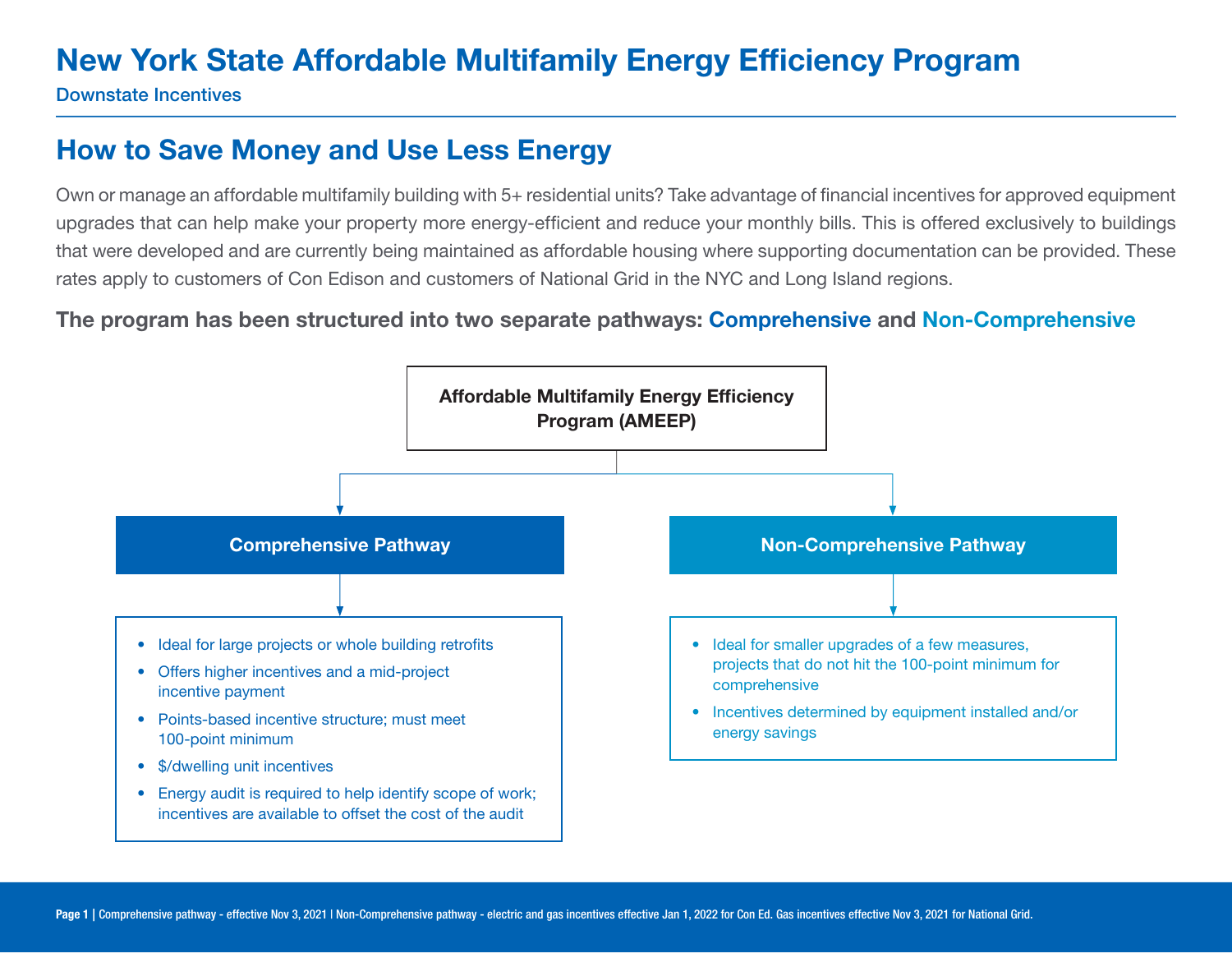Downstate Incentives

### Comprehensive Pathway Incentives Electric/Gas

| <b>HOW TO DETERMINE YOUR INCENTIVE.</b>                                              |                                                                                                           |                                                                                                              |  |  |
|--------------------------------------------------------------------------------------|-----------------------------------------------------------------------------------------------------------|--------------------------------------------------------------------------------------------------------------|--|--|
| Step 1                                                                               | Step 2                                                                                                    | Step 3                                                                                                       |  |  |
| Add up points associated with measures you<br>would like to install for your project | Identify if your project falls under Tier 1<br>$(100-149 \text{ points})$ or Tier 2 $(150+\text{points})$ | Multiply the incentive associated with<br>your tier with the number of dwelling units<br>in your building(s) |  |  |

| <b>COMPREHENSIVE PATHWAY POINT ALLOCATION PER MEASURE</b>                                                                                  |                              |                                                                                                                                                                             |                                                                                                                                                                                        |                                     |                                                                                                                                                                                                           |
|--------------------------------------------------------------------------------------------------------------------------------------------|------------------------------|-----------------------------------------------------------------------------------------------------------------------------------------------------------------------------|----------------------------------------------------------------------------------------------------------------------------------------------------------------------------------------|-------------------------------------|-----------------------------------------------------------------------------------------------------------------------------------------------------------------------------------------------------------|
| <b>40 Points Per Measure</b>                                                                                                               | <b>30 Points Per Measure</b> | <b>20 Points Per Measure</b>                                                                                                                                                |                                                                                                                                                                                        | <b>10 Points Per Measure</b>        | <b>5 Points Per Measure</b>                                                                                                                                                                               |
| • Windows replacement<br>• Domestic hot water heater<br>replacements<br>• Insulation (roof)<br>• Insulation (wall)<br>• Boiler replacement |                              | • Energy management system<br>(EMS)<br>• Hot water and steam pipe<br>insulation<br>• Central cooling<br>• Elevators<br>• Ventilation such as energy<br>recovery ventilators | • Air sealing<br>• Orifice plates<br>• Steam traps<br>• Thermostatic Radiator<br>Valves (TRVs)<br><b>LEDs</b><br>• HVAC electric controls<br>(BMS, thermostats)<br>• Motors and drives |                                     | • Boiler clean & tune<br>• Common area lighting<br>• In-unit direct install<br>measures such as faucet<br>aerators, showerheads,<br>• Appliances (stoves,<br>refrigerators, washer/dryers,<br>dishwashers |
|                                                                                                                                            |                              | <b>INCENTIVE TIERS</b>                                                                                                                                                      |                                                                                                                                                                                        |                                     |                                                                                                                                                                                                           |
| <b>Tier</b>                                                                                                                                |                              | <b>Minimum Points</b>                                                                                                                                                       |                                                                                                                                                                                        | <b>Incentive (\$/Dwelling Unit)</b> |                                                                                                                                                                                                           |
| Tier 1                                                                                                                                     |                              | 100                                                                                                                                                                         |                                                                                                                                                                                        |                                     | \$1,500                                                                                                                                                                                                   |
| Tier <sub>2</sub>                                                                                                                          |                              | \$2,000<br>150                                                                                                                                                              |                                                                                                                                                                                        |                                     |                                                                                                                                                                                                           |

Please see page 8 (Appendix) of this document to see a full list of Comprehensive Pathway Measure Points.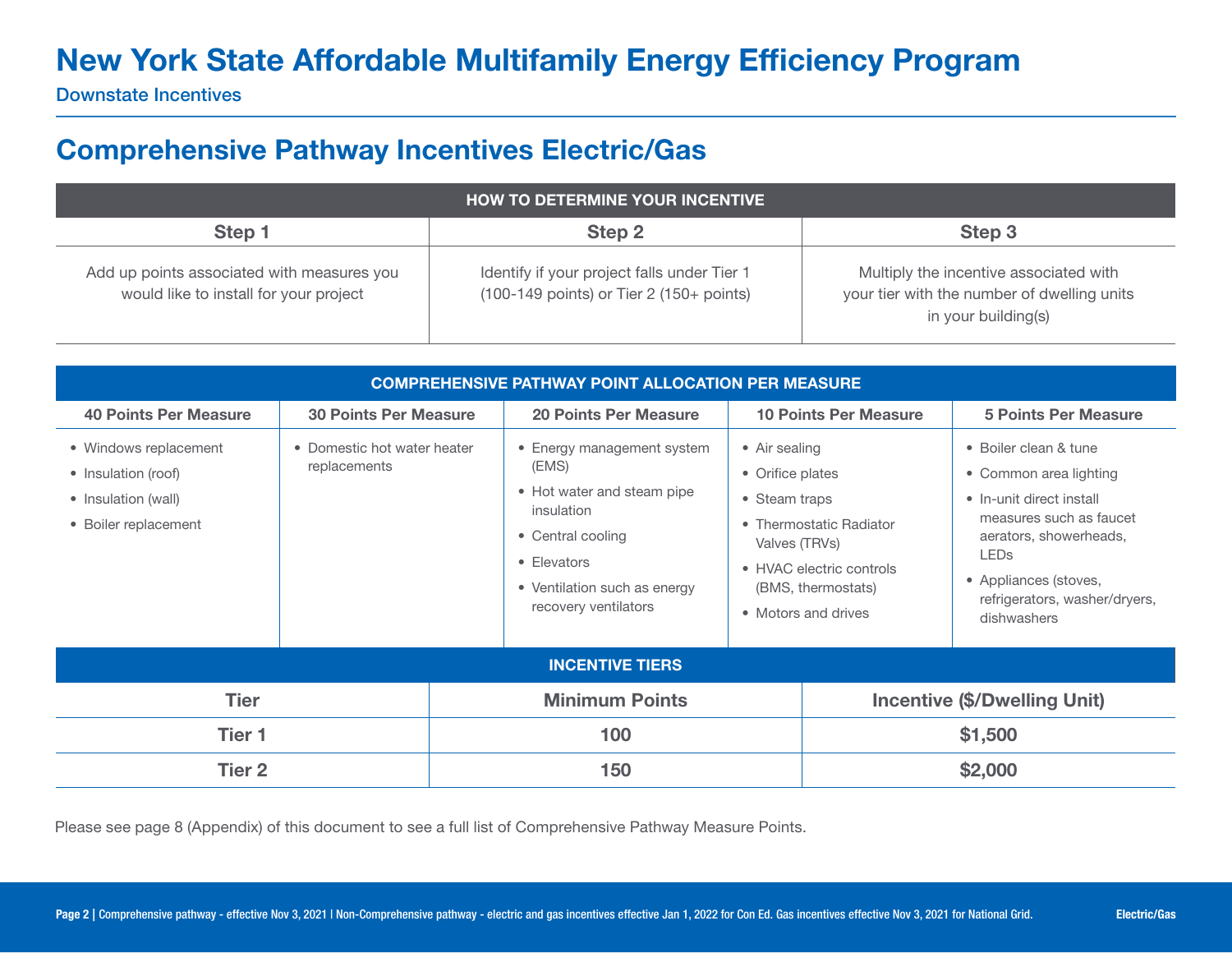Downstate Incentives

#### Program Pathway Examples Electric/Gas

| <b>BUILDING 1 EXAMPLE</b> |                                                                                                                                     |                     |                      |             |                                                                              |
|---------------------------|-------------------------------------------------------------------------------------------------------------------------------------|---------------------|----------------------|-------------|------------------------------------------------------------------------------|
| # Dwelling Units          | Scope of Work (points)                                                                                                              | <b>Total points</b> | Path                 | <b>Tier</b> | <b>Total Incentives</b>                                                      |
| 125                       | Boiler replacement (40)<br>EMS (20)<br>Pipe insulation (20)<br>Air sealing (10)<br>Common area lighting (5)<br>In-unit lighting (5) | 100                 | <b>Comprehensive</b> |             | \$187,000<br>(125 dwelling units $x$ \$1,500<br>incentive per dwelling unit) |

| <b>BUILDING 2 EXAMPLE</b> |                                                                                                                                                                                                  |                     |                      |                |                                                                              |  |
|---------------------------|--------------------------------------------------------------------------------------------------------------------------------------------------------------------------------------------------|---------------------|----------------------|----------------|------------------------------------------------------------------------------|--|
| # Dwelling Units          | <b>Scope of Work (points)</b>                                                                                                                                                                    | <b>Total points</b> | Path                 | <b>Tier</b>    | <b>Total Incentives</b>                                                      |  |
| 200                       | Window replacement (40)<br>Roof insulation (40)<br>Domestic hot water heater<br>replacement (30)<br>Pipe insulation (20)<br>Air sealing (10)<br>Common area lighting (5)<br>In-unit lighting (5) | 150                 | <b>Comprehensive</b> | $\overline{2}$ | \$400,000<br>(200 dwelling units $x$ \$2,000<br>incentive per dwelling unit) |  |

| <b>BUILDING 3 EXAMPLE</b> |                                                              |                     |                          |      |                                                                                                    |
|---------------------------|--------------------------------------------------------------|---------------------|--------------------------|------|----------------------------------------------------------------------------------------------------|
| # Dwelling Units          | <b>Scope of Work (points)</b>                                | <b>Total points</b> | Path                     | Tier | <b>Total Incentives</b>                                                                            |
| 25                        | EMS (20)<br>Common area lighting (5)<br>In-unit lighting (5) | 30                  | <b>Non-Comprehensive</b> | N/A  | Varies by specific measure<br>installed, see incentive rates<br>under non-comprehensive<br>section |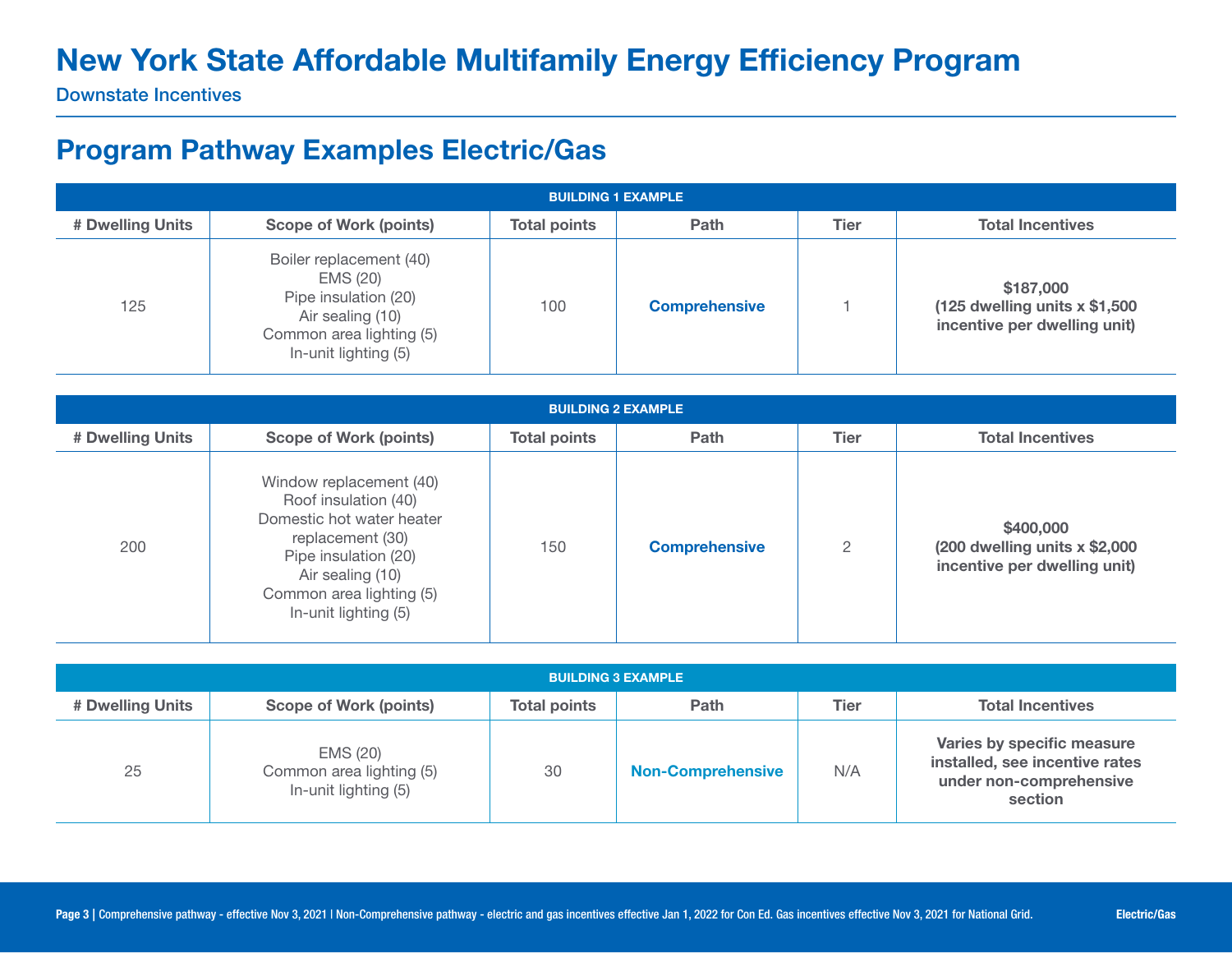Downstate Incentives

#### Non-Comprehensive Pathway Incentives Electric

|                                            | <b>Installed Measure</b>                                         | <b>Incentive Details</b>                                                                                                                                   | <b>Downstate Incentive \$</b>        |
|--------------------------------------------|------------------------------------------------------------------|------------------------------------------------------------------------------------------------------------------------------------------------------------|--------------------------------------|
|                                            |                                                                  | <b>Tube Lamps</b>                                                                                                                                          | \$15.00 per lamp                     |
|                                            |                                                                  | Screw-in Lamps                                                                                                                                             | \$8.00 per lamp                      |
|                                            | <b>LED Lighting</b>                                              | <b>Interior Fixtures</b>                                                                                                                                   | \$75.00 per fixture                  |
| <b>Common Area</b>                         |                                                                  | <b>LED Exit signs</b>                                                                                                                                      | \$15.00 per sign                     |
| Lighting                                   |                                                                  | HID Less than or equal to 100 W                                                                                                                            | \$125.00 per fixture                 |
|                                            | <b>Exterior New Fixtures</b>                                     | HID Over 100 W                                                                                                                                             | \$175.00 per fixture                 |
|                                            |                                                                  | Non-HID Fixture Replacing Screw-in/Pin Based Lamp                                                                                                          | \$90.00 per fixture                  |
|                                            |                                                                  | Bi-level fixtures - Stairwell, corridor, parking garage                                                                                                    | \$115.00 per fixture                 |
|                                            | <b>Lighting Controls</b>                                         | Bi-level fixtures - parking lot                                                                                                                            | \$90.00 per fixture                  |
|                                            |                                                                  | <b>Occupancy Sensors</b>                                                                                                                                   | \$25.00 per sensor                   |
|                                            | <b>Miscellaneous</b>                                             | Relamp and reballasting, retrofit kits                                                                                                                     | 50% of fixture replacement incentive |
|                                            | <b>Unitary Controls</b>                                          | Any non-central building system control projects (e.g., Wi-Fi<br>thermostats connected to an in-unit PTAC or PTHP) may be<br>submitted as a custom project | \$0.18 per kWh                       |
| Non-Lighting<br><b>Measures</b><br>Custom  | <b>Custom</b><br><b>Other</b>                                    | Other non-lighting efficiency upgrades not listed in this<br>document may be eligible for performance-based custom<br>incentive                            | \$0.65 per kWh                       |
|                                            | <b>AC - Central Unit Replacement</b>                             |                                                                                                                                                            | \$0.65 per kWh                       |
|                                            | <b>Packaged Terminal Air Conditioner</b>                         |                                                                                                                                                            | \$0.65 per kWh                       |
|                                            | <b>Elevator Modernization</b>                                    | \$0.35 per kWh                                                                                                                                             |                                      |
| Measures<br>HVAC                           | <b>Variable Frequency Drive (VFD)</b>                            |                                                                                                                                                            | \$0.29 per kWh                       |
|                                            | <b>Blower Fan - with EC Motor for Furnace Distribution</b>       | \$0.75 per kWh                                                                                                                                             |                                      |
|                                            | <b>Circulator Pump - with EC Motor for Hydronic Distribution</b> |                                                                                                                                                            | \$0.75 per kWh                       |
| In-Unit<br><b>Direct</b><br><b>Install</b> | <b>LEDs</b>                                                      |                                                                                                                                                            | Free                                 |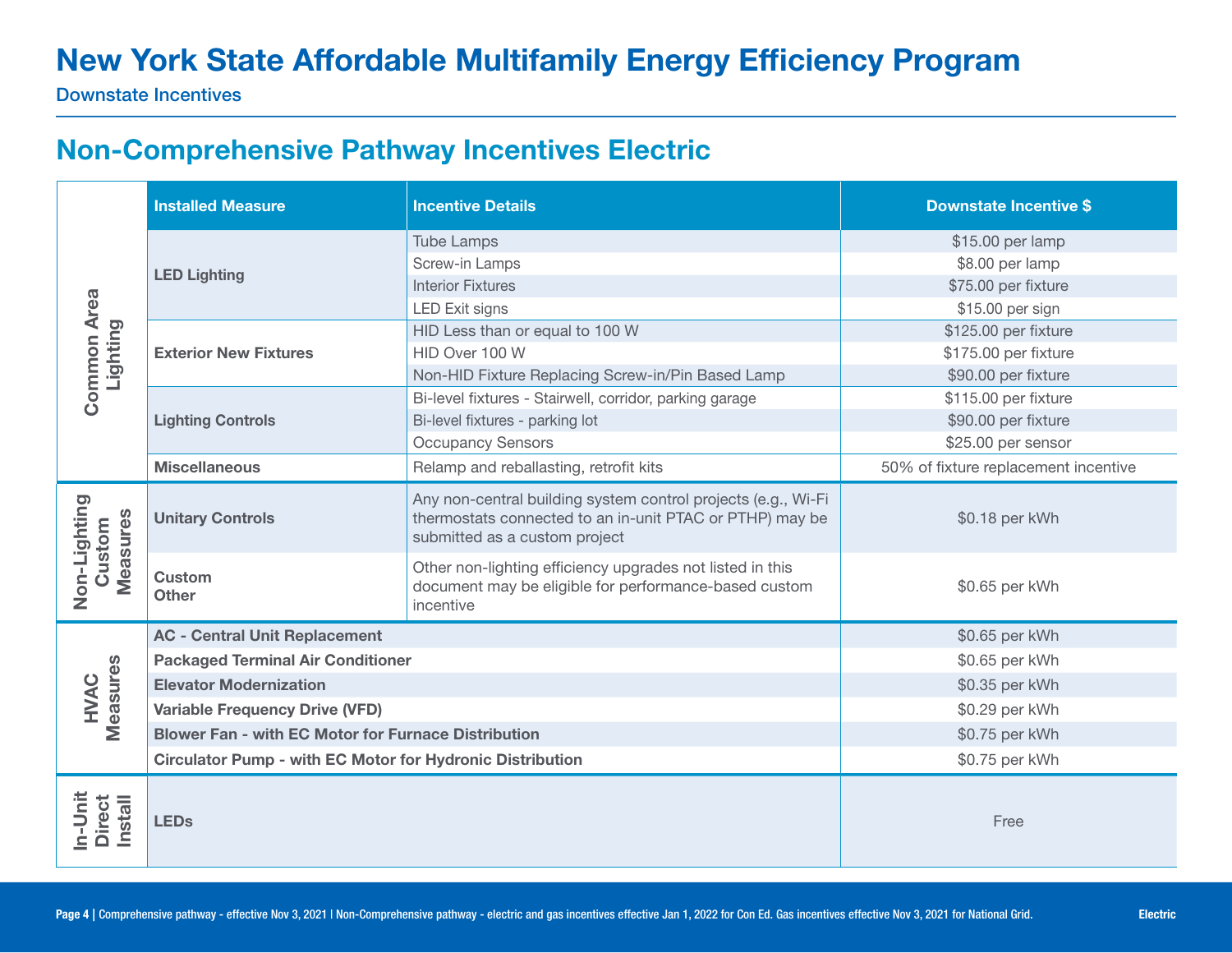Downstate Incentives

#### Non-Comprehensive Pathway Incentives Gas

|             | <b>Installed Measure</b>          | <b>Incentive Details</b>                                                                                |                   | <b>Downstate Incentive \$</b>               |
|-------------|-----------------------------------|---------------------------------------------------------------------------------------------------------|-------------------|---------------------------------------------|
|             | <b>Hot Water Boilers</b>          |                                                                                                         |                   | \$8 per MBH                                 |
|             | <b>Condensing Boilers</b>         |                                                                                                         |                   |                                             |
|             | <b>Steam Boilers</b>              |                                                                                                         |                   | \$8 per MBH                                 |
|             | <b>Storage Tank Water Heaters</b> |                                                                                                         |                   | \$6,000 per tank                            |
|             |                                   | # of Units<br>Boiler control system with multiple                                                       |                   |                                             |
|             |                                   | temperature sensors for steam or water                                                                  | $10-19$ units     | \$3,000                                     |
|             | <b>Energy Management Systems</b>  | lines, flue gas, and indoor air, and remote                                                             | 20-40 units       | \$5,000                                     |
|             |                                   | system monitoring capability (250+ units may<br>apply for the custom incentive rate)                    | 41-99 units       | \$10,000                                    |
| <b>Area</b> |                                   |                                                                                                         | 100-249 units     | \$15,000                                    |
|             |                                   | Fiberglass insulation of rigid foam                                                                     |                   |                                             |
|             | <b>Linear Pipe Insulation</b>     | < 2" Diameter                                                                                           | \$5 per linear ft |                                             |
| Common      |                                   | > 2" Diameter                                                                                           |                   | \$10 per linear ft                          |
|             | <b>Building Envelope</b>          | Roof and wall insulation, window replacement                                                            |                   | \$200 per MMBtu                             |
|             | <b>Steam Traps</b>                | Covers the repair or replacement of steam traps in low<br>pressure heating systems (<15 psig)           |                   | Common areas - \$300 per failed trap        |
|             |                                   | Incentive includes credit towards completing the program<br>required survey                             |                   | All other radiators - \$100 per failed trap |
|             |                                   | This measure covers an advanced clean & tune procedure                                                  |                   | \$750 per boiler                            |
|             | <b>Boiler Clean and Tune</b>      | performed on a steam or hot water boiler (routine seasonal<br>boiler tune-ups will not be incentivized) |                   | \$1,150 for two boiler plant                |
|             |                                   |                                                                                                         |                   | \$1,800 for three boiler plant              |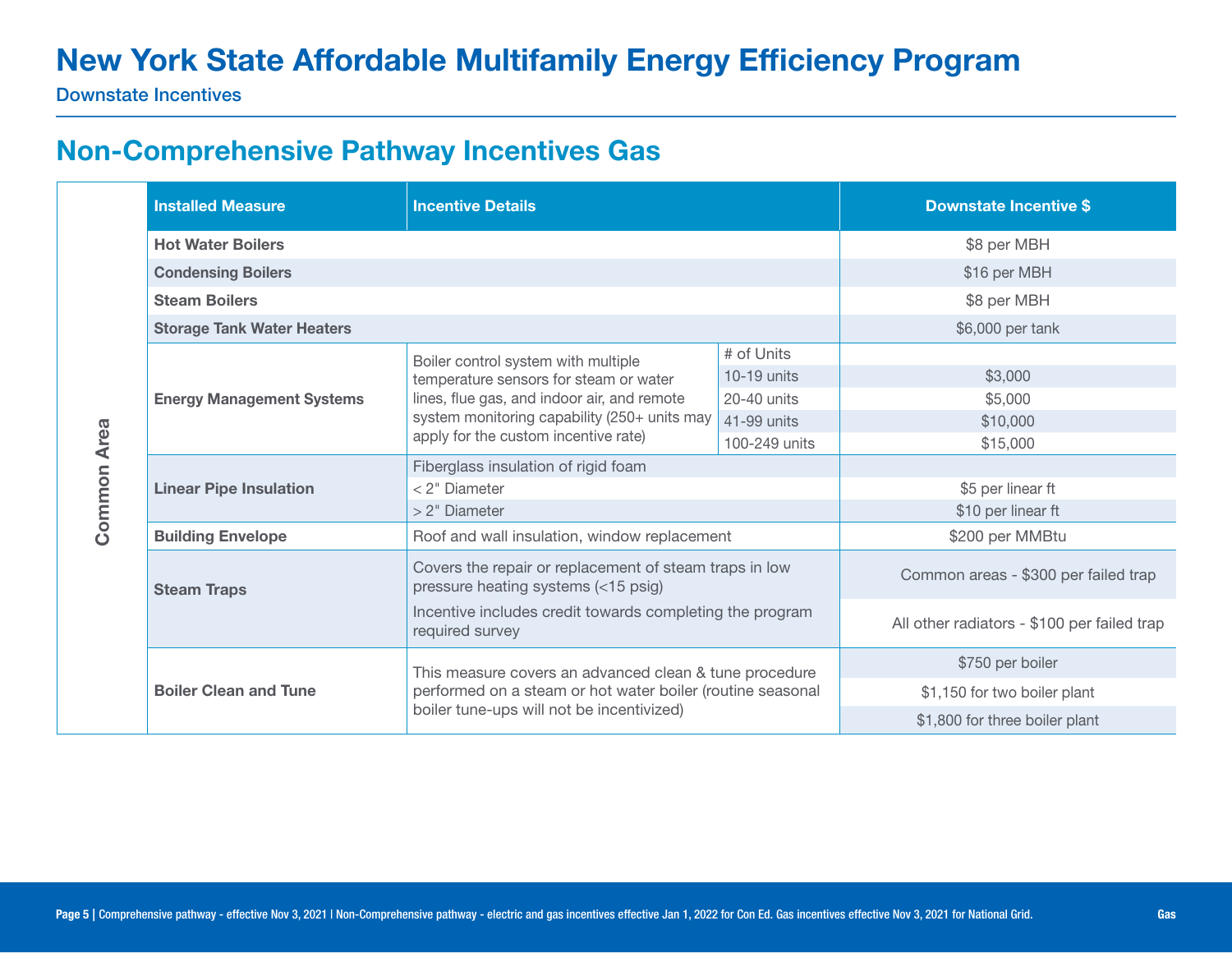Downstate Incentives

### Non-Comprehensive Pathway Incentives Gas

| Packaged<br>Measures         | <b>Installed Measure</b>                   | <b>Incentive Details</b>                                                                                                                                                                                                                                                                                                                                                                                                                    | <b>Downstate Incentive \$</b> |
|------------------------------|--------------------------------------------|---------------------------------------------------------------------------------------------------------------------------------------------------------------------------------------------------------------------------------------------------------------------------------------------------------------------------------------------------------------------------------------------------------------------------------------------|-------------------------------|
|                              | <b>Air Sealing</b>                         | This package will include repair and weather sealing of louver<br>vents, exterior doors, common area windows, and the general<br>perimeter of the basement.                                                                                                                                                                                                                                                                                 | Free                          |
|                              | 2-Pipe Steam<br><b>Retro-Commissioning</b> | Treats heating imbalance issues by designing and installing:<br>a) Air vents on all main pipes (atmospheric systems)<br>b) Thermostatic radiator valves and orifice plates on<br>every radiator<br>c) Clean and tune up of boiler and burner, including<br>firing rate, draft adjustment, water cleaning, electronic<br>pressure control, and combustion testing<br>d) Steam trap repair throughout common areas                            | \$4.00 per therm              |
| Measures<br>Custom           | <b>Unitary controls</b>                    | Simple control equipment installations that do not allow for<br>multiple data inputs (i.e. decision made on a single data point,<br>is manually programmed/operated/or scheduled, or does not<br>allow for real-time monitoring and control through a software<br>package or building communications protocol). This includes<br>Wi-Fi thermostats, thermostatic radiator valves, building<br>management systems, and ventilation controls. | \$1.00 per therm              |
|                              | Non-simple controls and other              | Other energy efficiency upgrades not listed in this document<br>may be eligible for custom incentives. Final custom measure<br>eligibility, savings and incentives are determined at the sole<br>discretion of the Program Administrator. Custom projects<br>include but are not limited to: boiler economizers, linkageless<br>burner controls, and heat pump boiler pre-heaters.                                                          | \$4.00 per therm              |
| In-Unit<br>Direct<br>Install | <b>Faucet Aerators</b>                     |                                                                                                                                                                                                                                                                                                                                                                                                                                             | Free                          |
|                              | <b>Showerheads</b>                         |                                                                                                                                                                                                                                                                                                                                                                                                                                             | Free                          |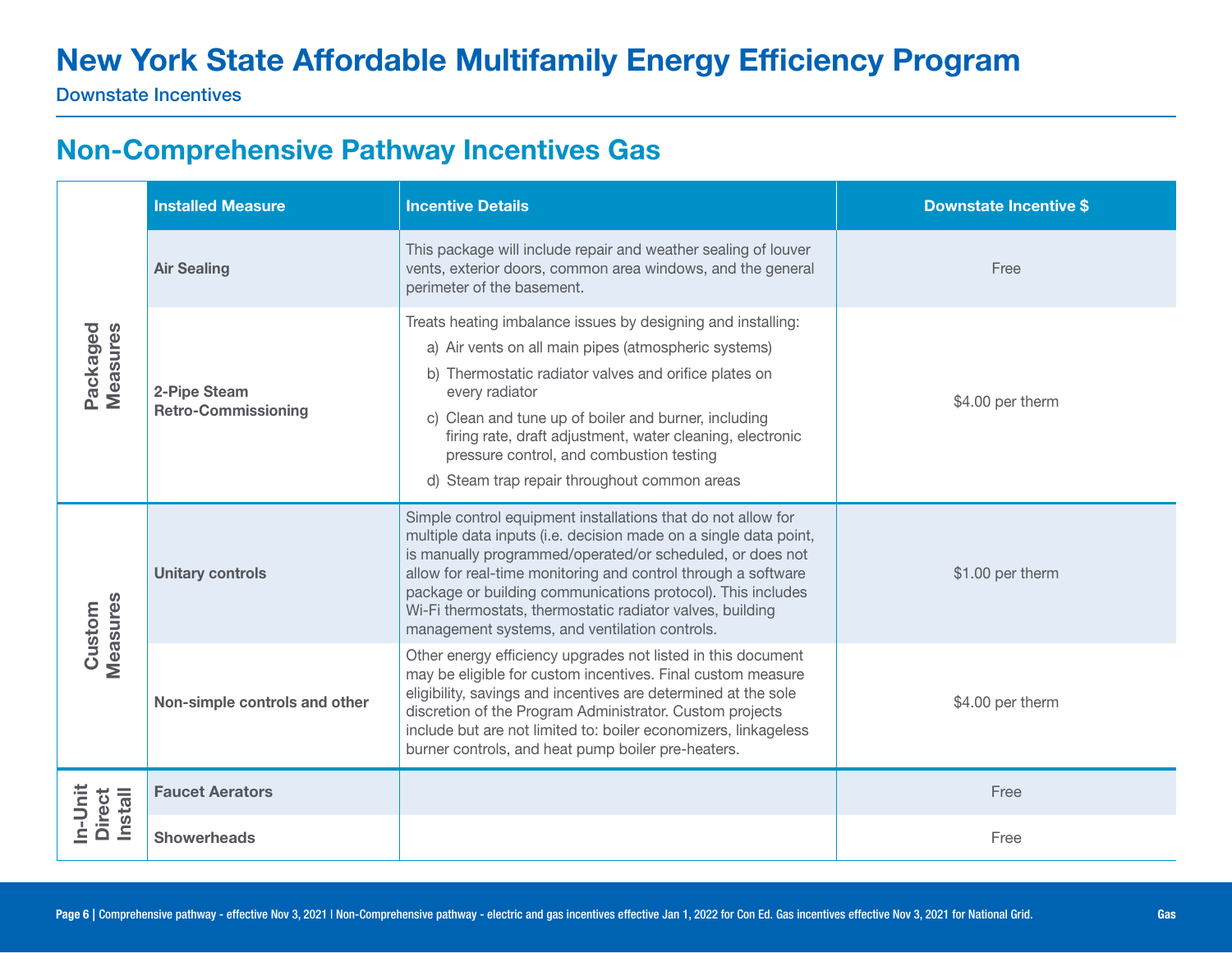Downstate Incentives

### Start saving money and energy today

Incentives are available on a first come, first serve basis, so we encourage you to take advantage of this special opportunity right away!

#### Con Edison customers

- Visit: [conEd.com/AffordableHousing](https://conEd.com/AffordableHousing)
- Call: 1-844-316-4288
- Email: [Multifamily@con](mailto:ConEdMultifamily%40coned.com?subject=)Ed.com

# National Grid customers Visit: Metro: [ngrid.com/dny-ameep](http://ngrid.com/dny-ameep) Long Island: [ngrid.com/li-ameep](http://ngrid.com/li-ameep) Call: 1-844-316-4288 Email: [NationalGridLMI@willdan.com](mailto:NationalGridLMI%40willdan.com?subject=)